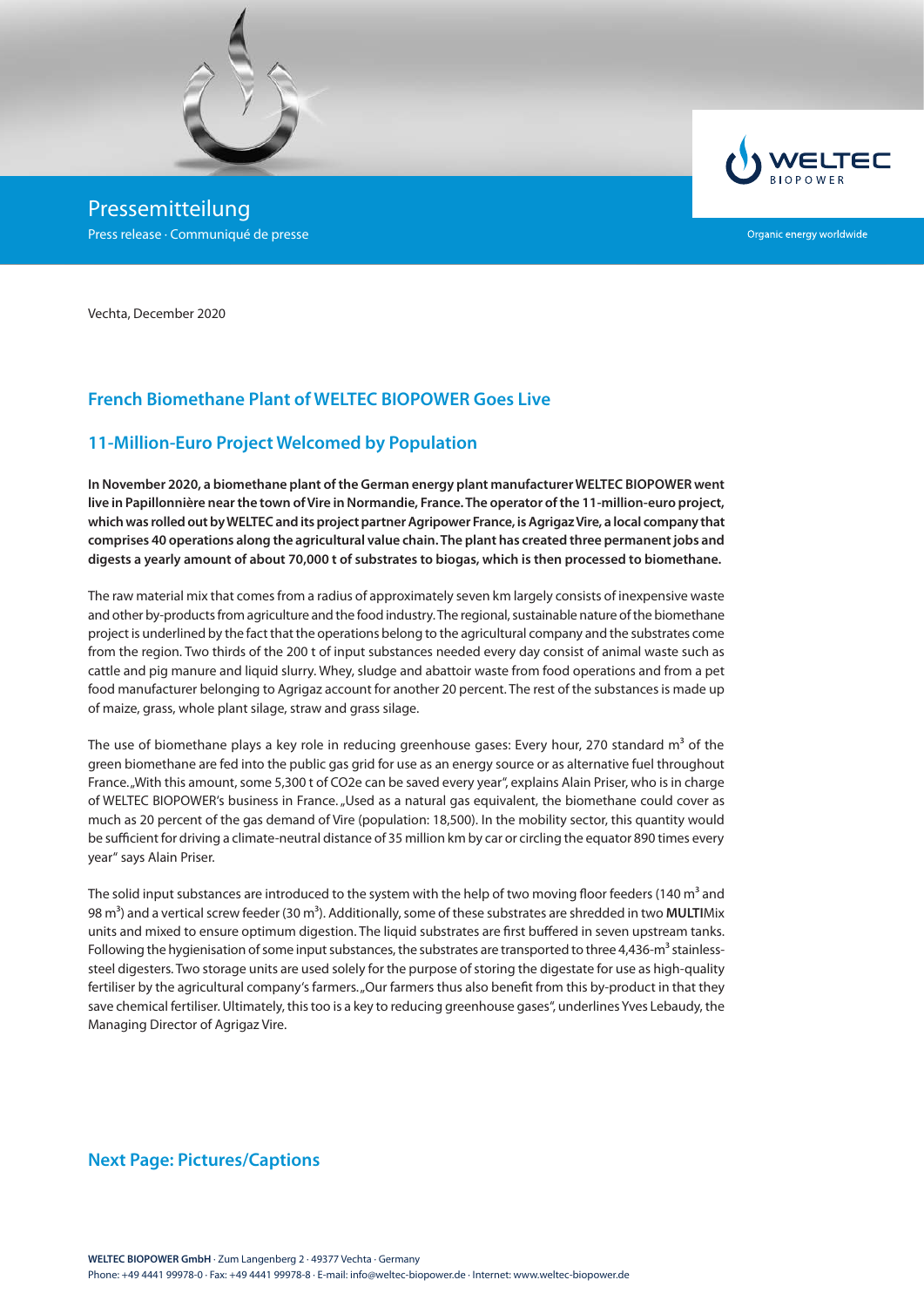

Pressemitteilung Press release · Communiqué de presse



Organic energy worldwide

A rather exceptional heat concept is used in Vire: The biomethane plant is supplied with the exhaust heat from a pet food manufacturer located at a distance of only 500 m, whose production process delivers enough heat for the hygienisation procedure of the biogas plant. For this purpose, Agrigaz Vire has connected the two locations with a hot water pipe. Through the use of heat pumps, part of the energy from the exhaust heat can be recovered and used to produce heat at a higher temperature level. Thanks to this thermodynamic system consisting of 24 heat pumps with a capacity of 50 kW each, all substrates except for the regrowing raw materials can be treated for one hour at 70 $^{\circ}$ C in three hygienisation tanks of 15 m<sup>3</sup> each. By contrast, the digesters do not need to be heated very much, as the hygienised input substances already have the temperature level required for the digestion process.

The sustainable cycle has resulted in a high level of acceptance by the entire population: "We are proud of our innovative joint project, which enjoys the backing of our farmers, politicians, entrepreneurs and residents alike", says Yves Lebaudy. Especially the inhabitants of Vire are eager to participate. They can deposit their waste in a new recycling centre with waste handover docks. In this way, they are able to actively support the operation of the biomethane plant with their own raw material, thereby contributing to the success of the project as a whole.

### **Pictures/Captions**



*The WELTEC biomethane plant in Vire, France, has been running at full load since November 2020 and, with the generation of green energy, ensures CO2eq savings of 5,300 tons per year.*



*The technical equipment has been put together individually for the AD plant. Heat pumps (rear) ensure efficient use of waste heat and the MULTIMix (front left) shreds the substrates in advance.*

#### **Next Page: Company Portrait**